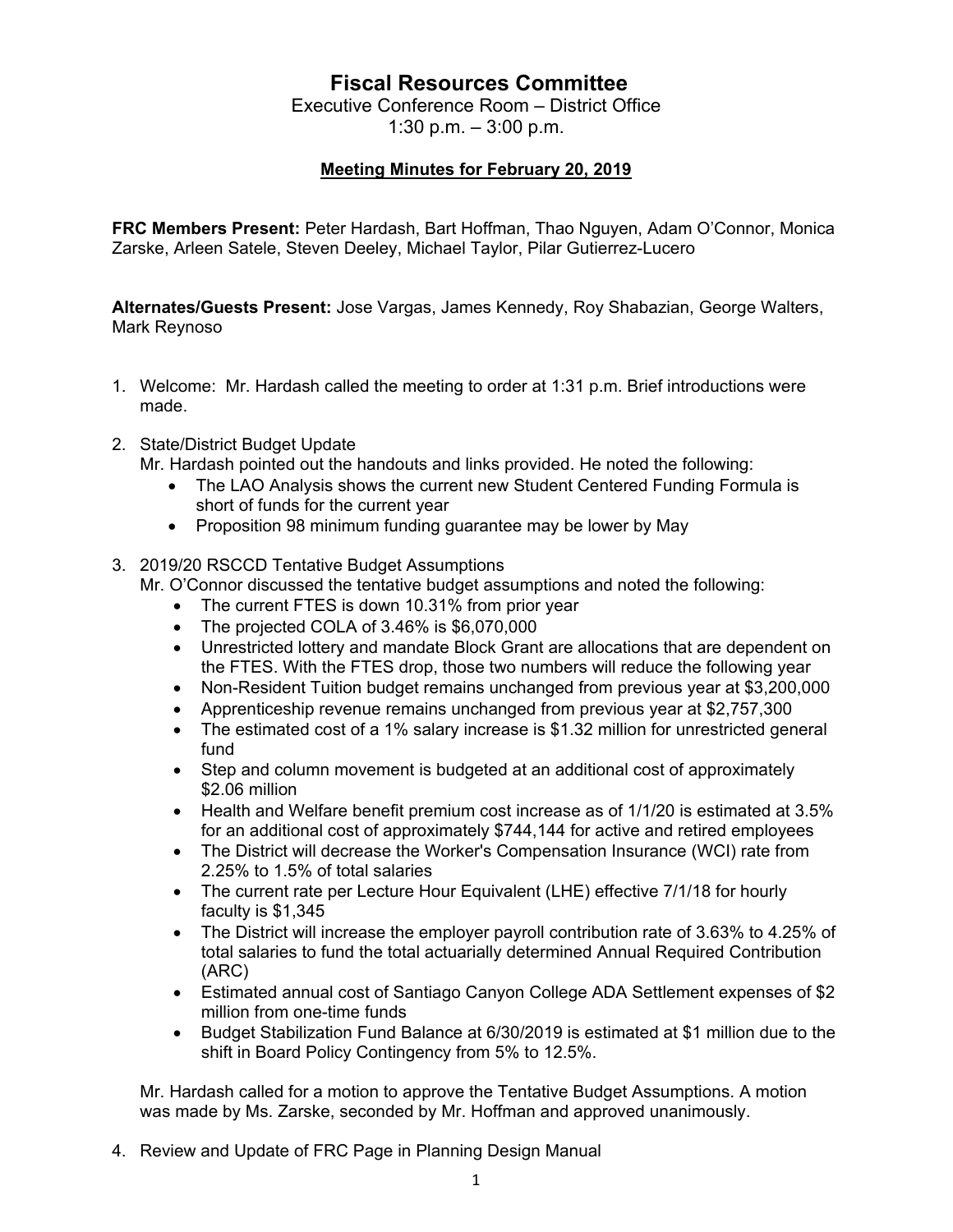Mr. Hardash discussed the FRC Page in Planning Design Manual and noted the following:

- All the planning committees will be gathering on May 10, 2019 to review the District's Planning Design Manual
- The Fiscal Resources Committee provides district-level fiscal review including annual evaluation of the District's Budget Allocation Model, as well as, develops and recommends tentative and adopted budget assumptions to District Council
- Responsibilities of the Fiscal Resources Committee include:
	- i. Review and evaluate the RSCCD Budget Allocation Model (BAM)
	- ii. Monitor state budget development and the effects on District budget and recommend mid-year adjustments as needed
	- iii. Develop assumptions for tentative and adopted budgets
	- iv. Develop District budget process calendar
	- v. Assess effective use of financial resources
	- vi. Review and evaluate financial management processes
	- vii. Review Student Centered Funding Formula (SCFF) model, FTES targets and updates at P1 and P2, and other data elements for changes in impact on the budget
- Membership of the Fiscal Resources Committee include:
	- i. Vice Chancellor, Business Operations & Fiscal Services (chair)
	- ii. Assistant Vice Chancellor, Fiscal Services
	- iii. Administrator appointed by Santa Ana College President
	- iv. Administrator appointed by Santiago Canyon College President
	- v. Two faculty members appointed by Santa Ana College
	- vi. Two faculty members appointed by Santiago Canyon College
	- vii. A faculty member appointed by FARSCCD
	- viii. Three Classified representatives appointed by CSEA (District Office, Santa Ana College & Santiago Canyon College)
	- ix. One of the faculty representatives shall serve as committee co-chair
	- x. Student representatives (SAC and SCC, when possible)
- The description of an alternate on a committee should be clarified

Mr. Hardash called for a motion to approve the FRC page in the Planning Design Manual. A motion made by Ms. Zarske, seconded by Mr. Hoffman and approved unanimously.

5. College Expected Year-end Balances

Ms. Satele noted the following for Santiago Canyon College:

- Fund 13 is at \$1.4 million
- Fund 11 is at \$239,000

Mr. Hoffman noted the following for Santa Ana College:

- Fund 13 is approximately at \$3 million
- Fund 11 is approximately at \$4 million
- 6. Continued Discussion of SCFF and review of BAM Cambridge West Partnership **Consultants**

Mr. Walters discussed the District's College Level SCFF data versus the State's data and noted the following:

- Santa Ana College does better in the supplemental allocation budget
- Santiago Canyon College does better in the student success allocation budget
- 7. Standing Report from District Council Ms. Zarske noted the following:
	- SCC is proposing a resolution about a suspension of the drop, non payment policy
	- The POE Committee is holding the Strategic Planning Committee Retreat on May 10, 2019